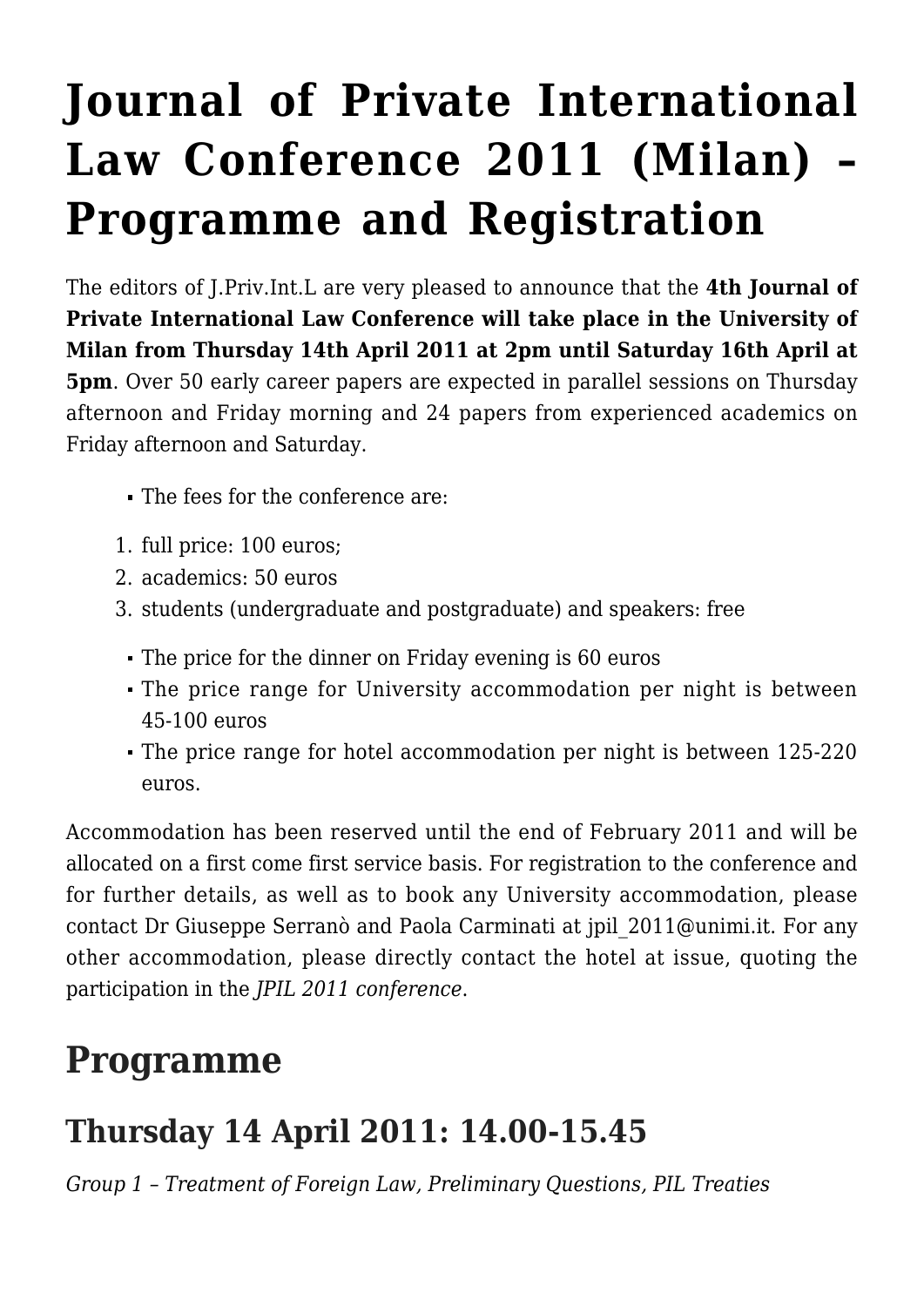- C. Azcárraga Monzonís, The urgent need of harmonization of the application of foreign laws by national authorities in Europe
- A. Gardella, Foreign law in member States' courts and its relationship with European Union law
- S. Gössl, The Preliminary Question in European Private International Law
- S. Grossi, An international convention on conflict of laws: the path to Utopia?
- T. Kyselovská, Bilateral (Multilateral) Treaties on Legal Aid as Sources of Law in the European Judicial Area

*Group 2 – Jurisdiction in civil and commercial cases*

- A. Arzandeh, Twenty five years of Spiliada
- U. Grusic, Jurisdiction in complex contracts under the Brussels I Regulation
- J. Kramberger Škerl, A. Jurisdiction over third party proceedings: articles 6/2 and 65 of the Brussels I Regulation and the countries in-between
- U. Maunsbach, New Technology, new problems and new solutions Private International Law and the Internet Revisited

#### *Group 3 – Family law – Adults*

- J. Borg-Barthet, Family Law in Europe: Should Civil Rights be Divorced from Questions of Sovereignty?
- M. Harding, The public effect of marriage and the un-oustable jurisdiction of the English Matrimonial Courts over the financial consequences of marriage
- M. Melcher, An EU Regulation on the law applicable to registered relationships
- A. Sapota, What happened with Regulation Rome III? Seeking the way for unifying the rules on applicable law in divorce matters.
- S. Shakargy, Local Marriage in a Globalized World: Choice of Law in Marriage and Divorce

#### **16.15-18.00**

*Group 4 – General PIL*

V. Macokina A new bill of Polish private international law – double edged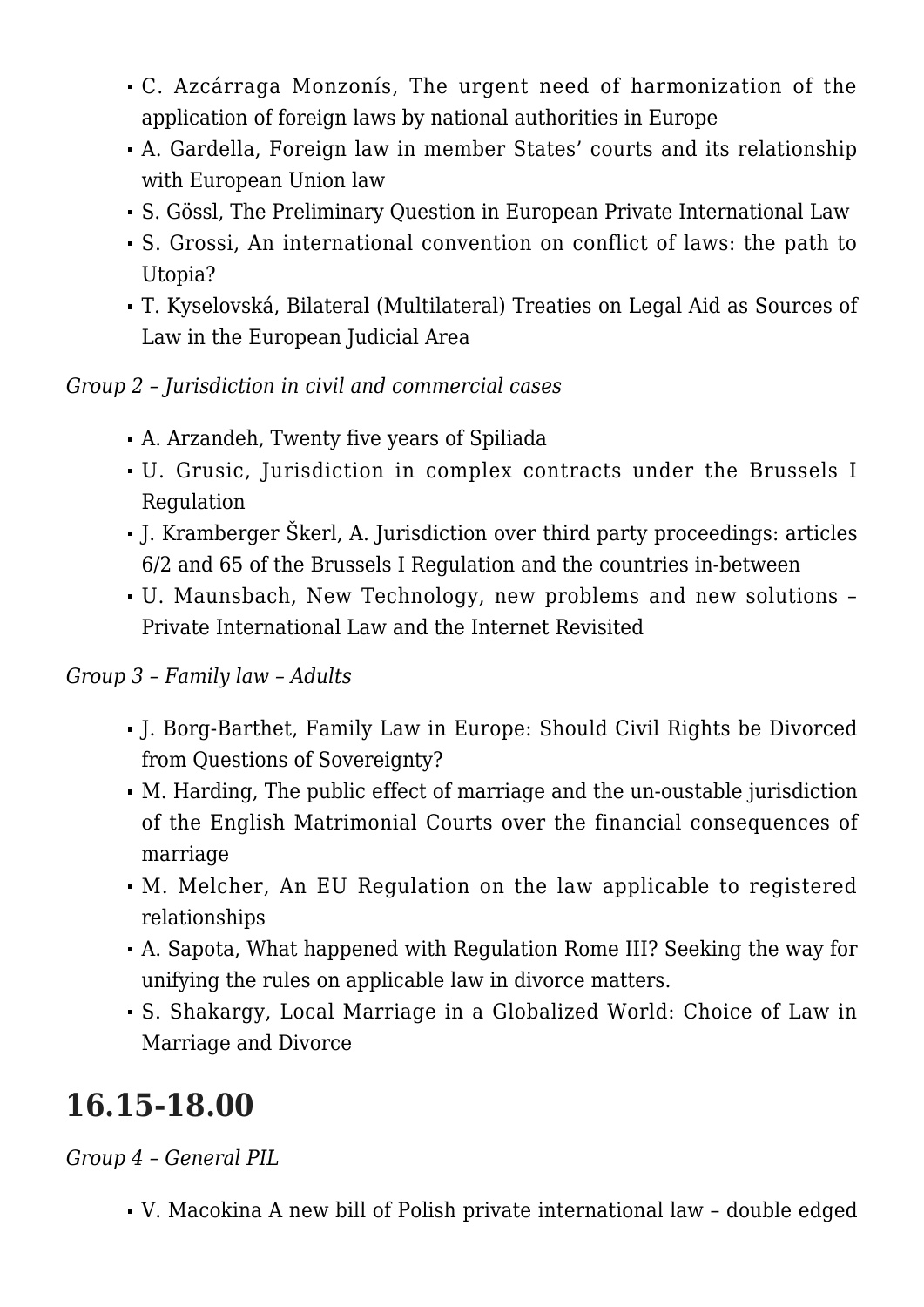sword?

- C. Staath, Human Rights Protection in Private International Law: the role of access to justice
- E. Tornese, Mandatory rules within the European legal system
- T. Kozlowski, Ever Growing Borders in the Ever Closer Union of the EU

#### *Group 5 – Choice of Law in Contract*

- A. Dyson, Interpreting Article 4(3) of the Rome I Regulation: Something Old, Something Borrowed or Something New?
- M. Erkan, Examining the Overriding Mandatory Rules under the Rome I Regulation and the Turkish Private International Law Perspective
- E. Lein, The Optional Instrument for European Contract Law and the Conflict of Laws
- W. Long, Mandatory Rules in Cross-Border Contracts: Is China Looking Towards the EU?

*Group 6 – Recognition and enforcement of judgments*

- P. Mariani, The free movement of judgements in the European Union and the CMR
- C. Nagy, Recognition and enforcement of US judgments involving punitive damages in Europe
- W. Zhang, A Comparative Research on the Exequatur Procedure within the EU and China
- G.B. Özçelik, Application of the Brussels I Regulation and property disputes in Cyprus: reflections on the Orams case

# **Friday 15 April 2011: 09.00-10.30**

*Group 7 – Choice of Law in Tort/Delict*

- J. Papettas, Rome II, Intra-Community Cross Border Traffic Accidents and the Motor Insurance Directives
- D. Krivokapic, Potential impact on the US Speech Act: Influence of the Speech Act on Ongoing PIL Debate within EU and Third Countries
- I.J. Kuipers, Towards a European approach in cross-border infringement of personality rights
- T. Thiede, The protection of personality rights against supra-national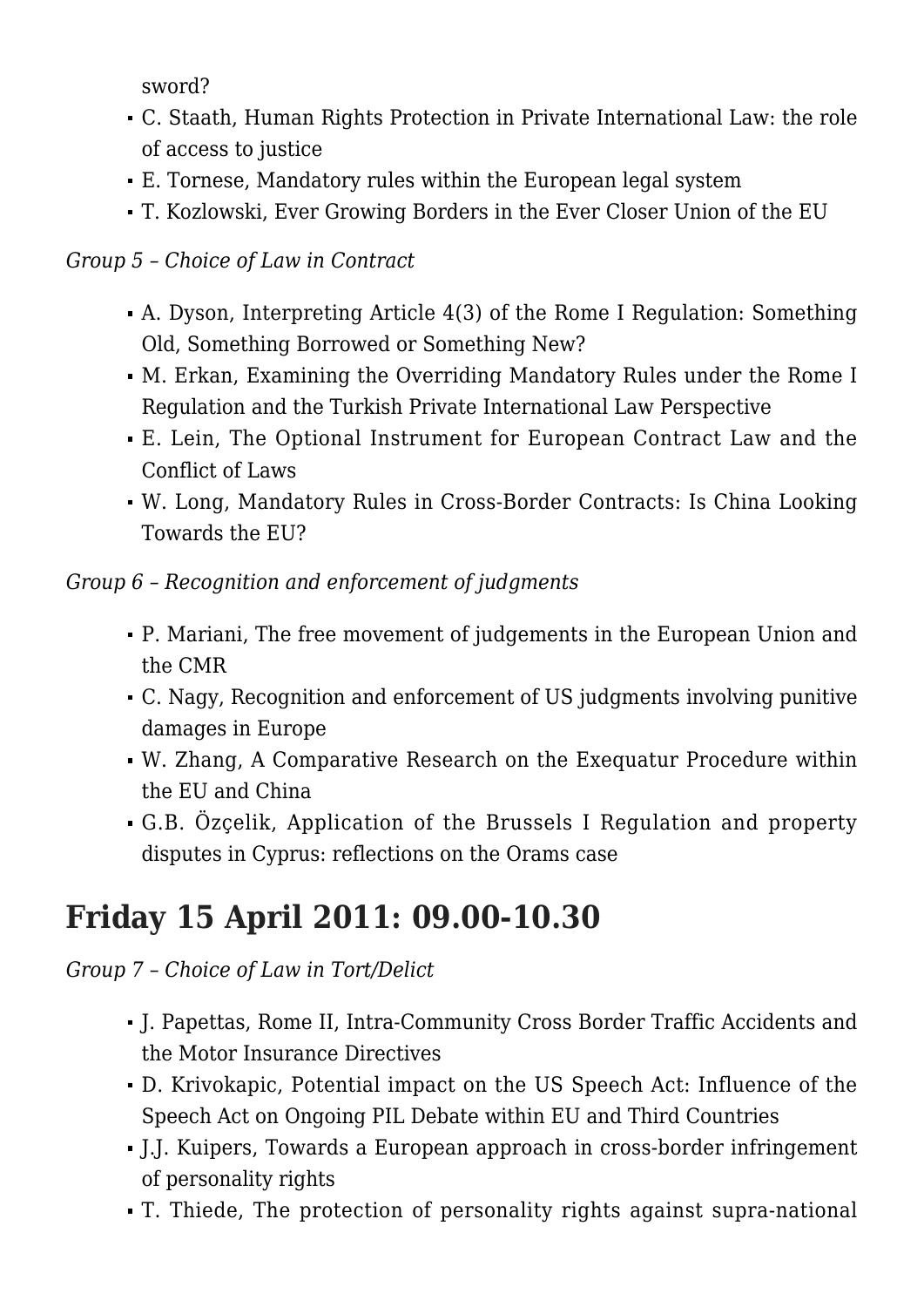invasions by mass-media

#### *Group 8 – Family Law – children*

- P. Jimenez Blanco, The Charter of fundamental rights of the European Union and international child abduction
- I. Kucina, K. Trimmings, P. Beaumont, Loopholes in the Brussels IIbis Child Abduction Regime
- A. Muñoz Fernández, Recognition of guardianships that were established abroad and preventive powers of attorney granted abroad
- F. S. ?ahin, S. Ünver, Affiliation in surrogate motherhood in private international law perspective M. Wells-Greco, Cross-border surrogacy and nationality: achieving full parent status

#### *Group 9 – Competition Law and Intellectual Property*

- M. Danov, Cross-border EU competition law actions: should private international law be relied upon by the EU legislator in the European context?
- P. Dolniak, The rule in Article 6 of the Rome II Regulation as a "clarification" of general rule specified in Article 4
- S. Neumann, The infringement of intellectual property rights in European private international law – meeting the requirements of territoriality and private international law
- B. Ubertazzi, Intellectual Property Rights, Exclusive (Subject-Matter) Jurisdiction and Public International Law
- N. Zhao, China's Choice-of-law Rules in International Copyright and Related Right Disputes

#### **11.00 – 12.30**

*Group 10 – Trusts and insolvency*

- N. Zitkevits, Recognition of trusts in the European Union countries
- R. Yatsunami, The Choice of Law Rules on Trust in Japan
- Z. Crespi Reghizzi, Jurisdiction, recognition of judgments and law applicable to reservation of title in insolvency proceedings
	- A. Leandro, EU cross-border insolvency: a free zone for the anti suit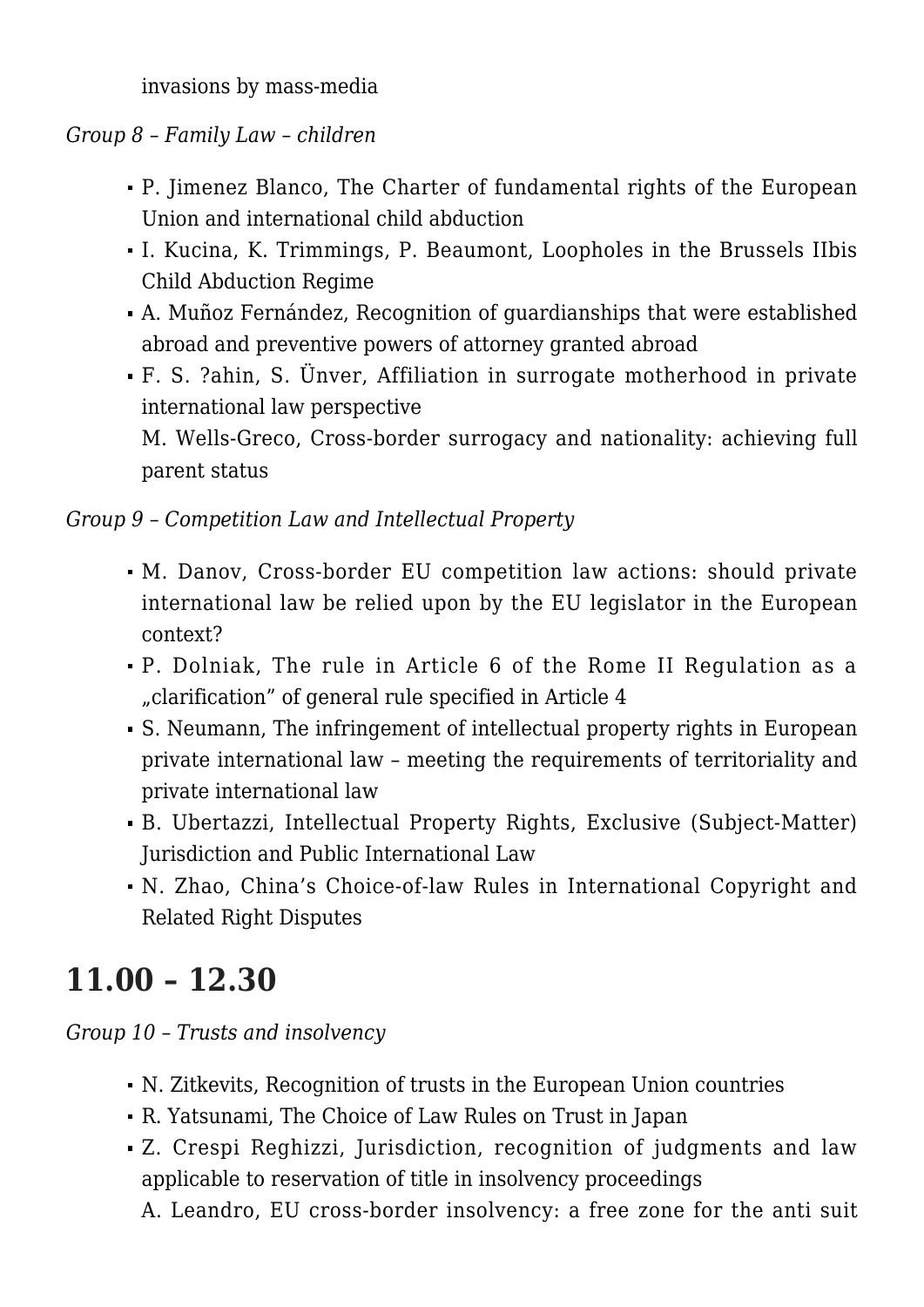injunctions?

*Group 11 – Choice of Court and Arbitration*

- V. Salveta, The Enforceability of Exclusive Choice-of-Court Agreements
- L. Manigrassi, Arbitration Exception and Brussels I -Time for Change? An appraisal in light of the review of the Brussels I Regulation
- N. Zambrana Tévar, A new approach to applicable law in investment arbitration

B. Yüksel, The relevance of the Rome I regulation to international commercial arbitration in the European Union

#### *Group 12 – Class actions, Property and Succession*

- V. Ruiz Abou-Nigm, Maritime Liens in the Conflict of Laws Revisited
- M. Casado, The investigation of the debtor´s assets abroad
- K. Svobodova, Relation Between Succession Law Determined under the EU Draft Regulation on Succession and the Lex Rei Sitae
- B. Glaspell, Global Class Actions Prosecuted in Canadian Courts

### **12.30 – 14.00 Lunch break**

### **14.00-15.45**

#### *PLENARY SESSION*

*Theory of PIL and party autonomy*

- R. Michaels, What Private International Law Is About
- T. Kono, P. Jur?ys, Institutional Perspective to Private International Law
- M. Keyes, Party autonomy in private international law beyond international contracts
- A. Mills, Party Autonomy in Non-Contractual Private International Law Disputes

### **15.45-16.15 Coffee break**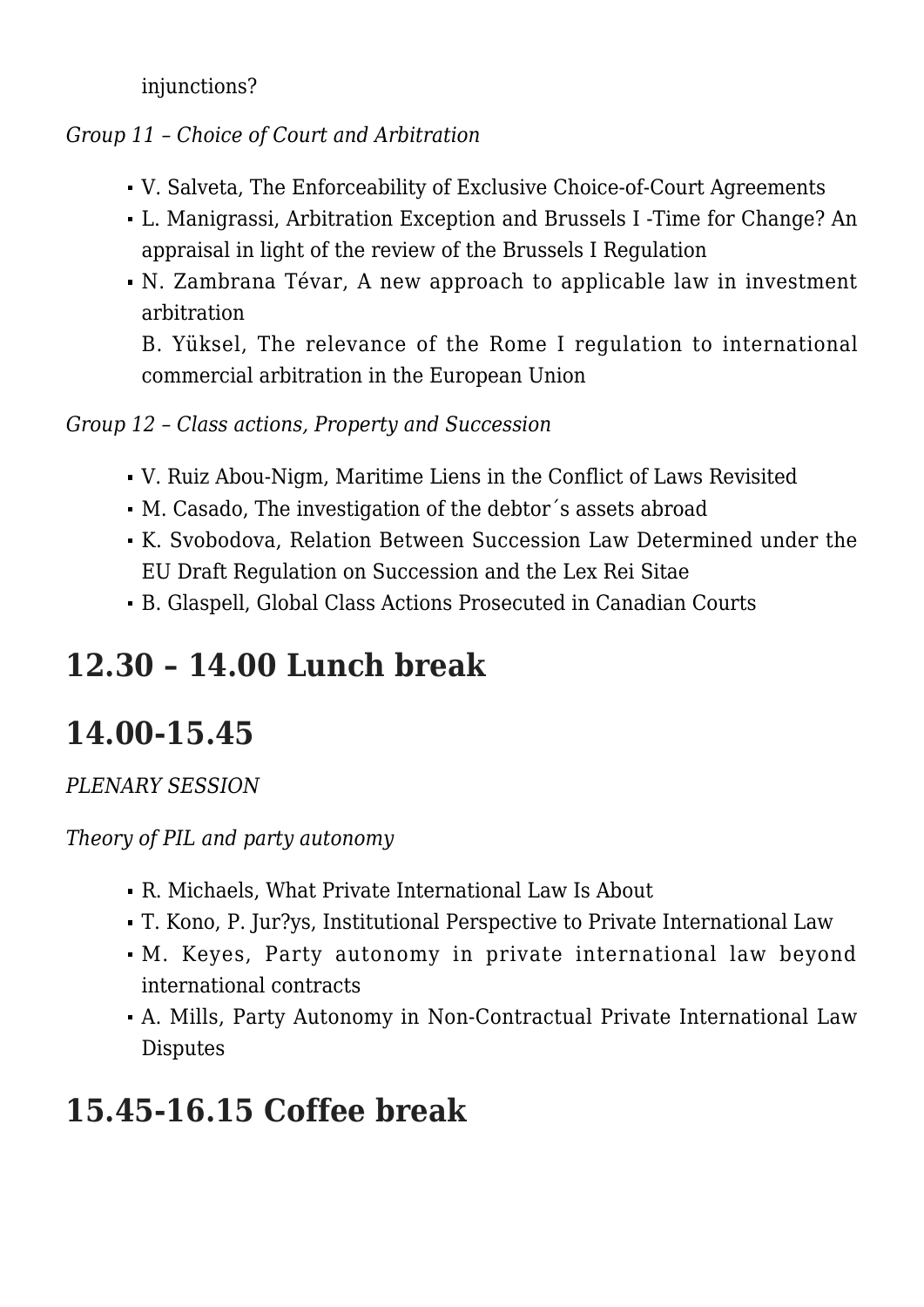### **16.15 -18.00**

*Connecting Factors, Law Reform and Model Laws*

- E. Schoeman, The connecting factor in private international law: neglected in theory, yet key to just solutions
- I. Canor, Reform of Choice-of-Laws in Torts in the Israeli Legal System A Normative Perception and a Comparative Perspective
- D. E. Childress III, Courts and the conflict of norms in private international law
- J.A. Moreno Rodríguez, M.M. Albornoz, The Contribution of the Mexico City Convention to the Reflection on a New Soft Law Instrument on Choice of Law in International Contracts

## **20.00 Conference Dinner – After Dinner Speaker is Hans Van Loon, Secretary General of the Hague Conference on Private International Law**

#### **Saturday 16 April 2011: 09.00-10.45**

*Characterisation, external relations in PIL, declining jurisdiction and choice of law in contract*

- G. Maher, B. Rodger, The respective roles for the lex fori, the applicable law and autonomous/harmonised concepts in international private law, with particular focus on key aspects of the law of obligations
- P. Mostowik, M. Niedzwiedz, Five Years after ECJ "Lugano II Opinion" Its Current Developments and Further Consequences
- S. Pitel, The Canadian Codification of Forum Non Conveniens
- G. Tu, Contractual Choice of Law in the People's Republic of China: the Past, the Present and the Future

# **11.15-13.00**

*Lex mercatoria, arbitration and consumer protection*

C. Gimenez Corte, Lex mercatoria, independent guarantees and non-state enforcement